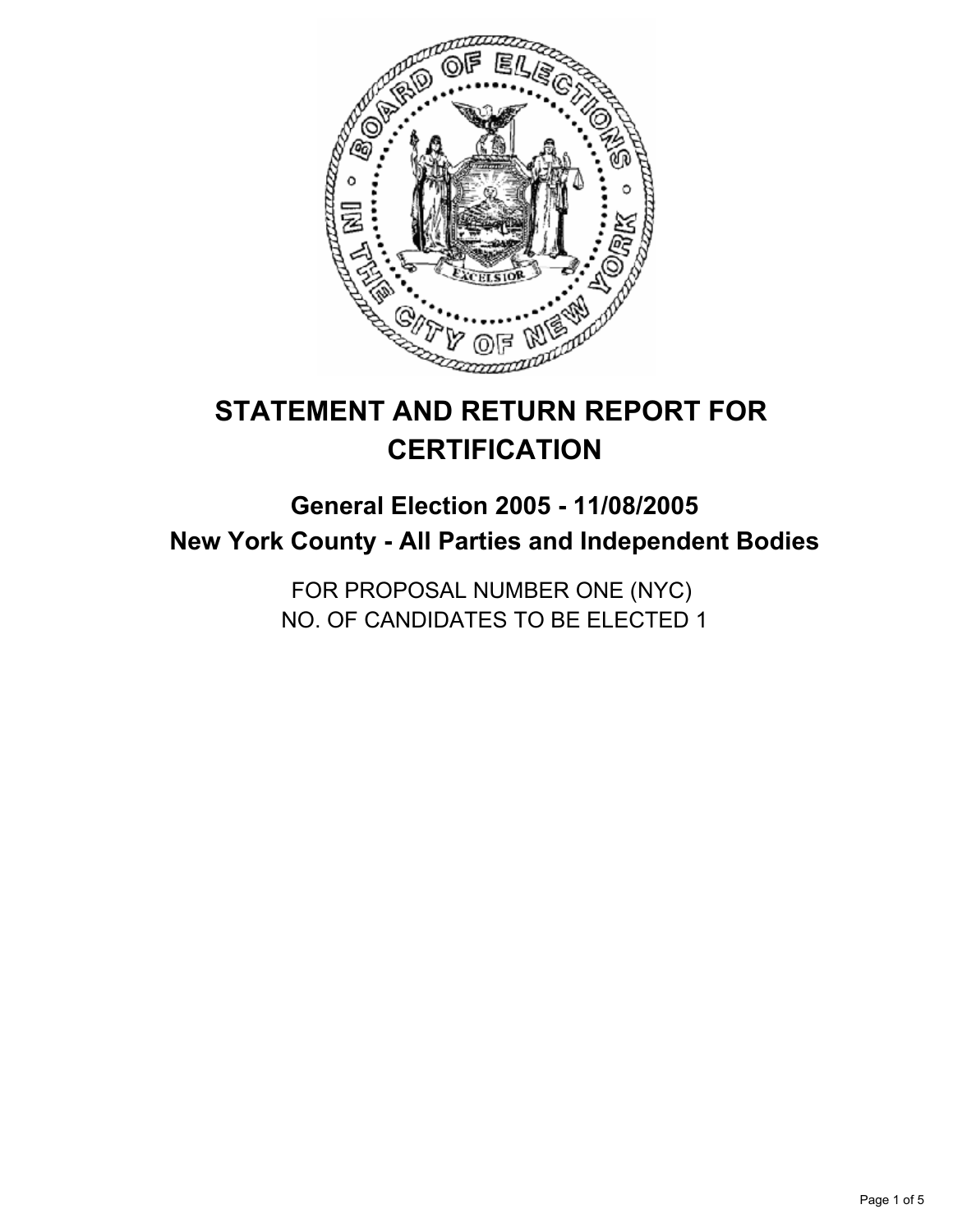

## **ASSEMBLY DISTRICT 64**

| PUBLIC COUNTER       | 22,165 |
|----------------------|--------|
| <b>EMERGENCY</b>     | 56     |
| ABSENTEE/MILITARY    | 346    |
| AFFIDAVIT            | 364    |
| <b>TOTAL BALLOTS</b> | 22,931 |
| <b>YES</b>           | 5,953  |
| <b>NO</b>            | 4,176  |
| <b>TOTAL VOTES</b>   | 10,129 |
| <b>UNRECORDED</b>    | 12,802 |

## **ASSEMBLY DISTRICT 65**

| PUBLIC COUNTER       | 29,910 |
|----------------------|--------|
| <b>EMERGENCY</b>     | 93     |
| ABSENTEE/MILITARY    | 719    |
| AFFIDAVIT            | 566    |
| <b>TOTAL BALLOTS</b> | 31,288 |
| <b>YES</b>           | 9,196  |
| <b>NO</b>            | 10,968 |
| <b>TOTAL VOTES</b>   | 20,164 |
| <b>UNRECORDED</b>    | 11,124 |

#### **ASSEMBLY DISTRICT 66**

| <b>PUBLIC COUNTER</b> | 27,761 |
|-----------------------|--------|
| <b>EMERGENCY</b>      | 0      |
| ABSENTEE/MILITARY     | 677    |
| AFFIDAVIT             | 483    |
| <b>TOTAL BALLOTS</b>  | 28,921 |
| <b>YES</b>            | 9,074  |
| NO.                   | 10,351 |
| <b>TOTAL VOTES</b>    | 19,425 |
| <b>UNRECORDED</b>     | 9,496  |

#### **ASSEMBLY DISTRICT 67**

| PUBLIC COUNTER       | 33,851 |
|----------------------|--------|
| <b>EMERGENCY</b>     | 18     |
| ABSENTEE/MILITARY    | 827    |
| AFFIDAVIT            | 589    |
| <b>TOTAL BALLOTS</b> | 35,285 |
| <b>YES</b>           | 10,233 |
| <b>NO</b>            | 12,414 |
| <b>TOTAL VOTES</b>   | 22,647 |
| <b>UNRECORDED</b>    | 12,638 |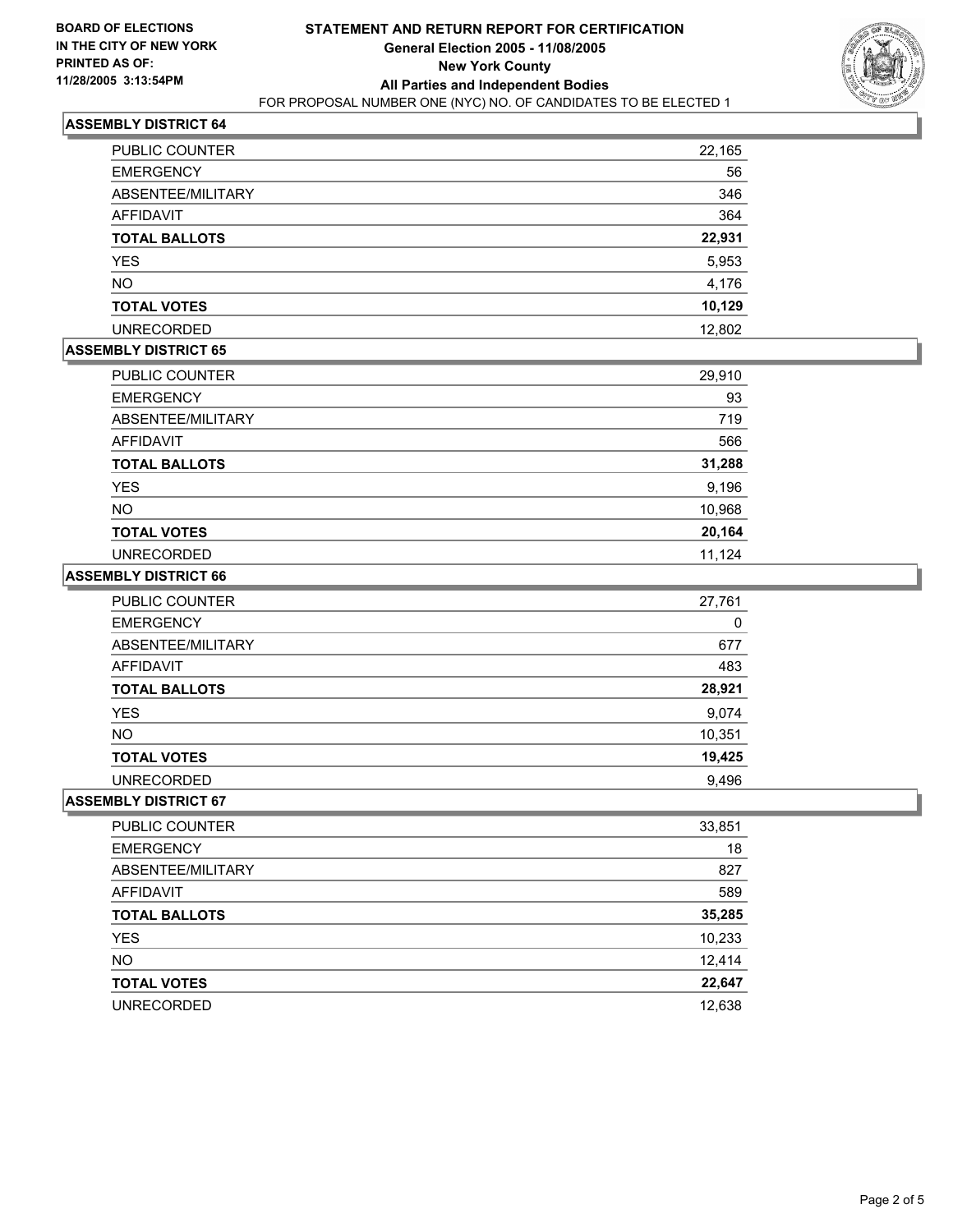

## **ASSEMBLY DISTRICT 68**

| <b>PUBLIC COUNTER</b> | 22,280 |
|-----------------------|--------|
| <b>EMERGENCY</b>      | 77     |
| ABSENTEE/MILITARY     | 256    |
| AFFIDAVIT             | 352    |
| <b>TOTAL BALLOTS</b>  | 22,965 |
| <b>YES</b>            | 4,817  |
| <b>NO</b>             | 2,820  |
| <b>TOTAL VOTES</b>    | 7,637  |
| <b>UNRECORDED</b>     | 15,328 |

## **ASSEMBLY DISTRICT 69**

| PUBLIC COUNTER       | 30,324 |
|----------------------|--------|
| <b>EMERGENCY</b>     | 31     |
| ABSENTEE/MILITARY    | 542    |
| AFFIDAVIT            | 469    |
| <b>TOTAL BALLOTS</b> | 31,366 |
| <b>YES</b>           | 8,922  |
| <b>NO</b>            | 8,999  |
| <b>TOTAL VOTES</b>   | 17,921 |
| <b>UNRECORDED</b>    | 13,445 |

#### **ASSEMBLY DISTRICT 70**

| <b>PUBLIC COUNTER</b> | 22,271 |
|-----------------------|--------|
| <b>EMERGENCY</b>      | 43     |
| ABSENTEE/MILITARY     | 331    |
| AFFIDAVIT             | 399    |
| <b>TOTAL BALLOTS</b>  | 23,044 |
| <b>YES</b>            | 5,276  |
| NO.                   | 2,677  |
| <b>TOTAL VOTES</b>    | 7,953  |
| <b>UNRECORDED</b>     | 15,091 |

#### **ASSEMBLY DISTRICT 71**

| <b>PUBLIC COUNTER</b> | 23,498 |
|-----------------------|--------|
| <b>EMERGENCY</b>      | 69     |
| ABSENTEE/MILITARY     | 307    |
| AFFIDAVIT             | 366    |
| <b>TOTAL BALLOTS</b>  | 24,240 |
| <b>YES</b>            | 6,908  |
| <b>NO</b>             | 3,761  |
| <b>TOTAL VOTES</b>    | 10,669 |
| <b>UNRECORDED</b>     | 13,571 |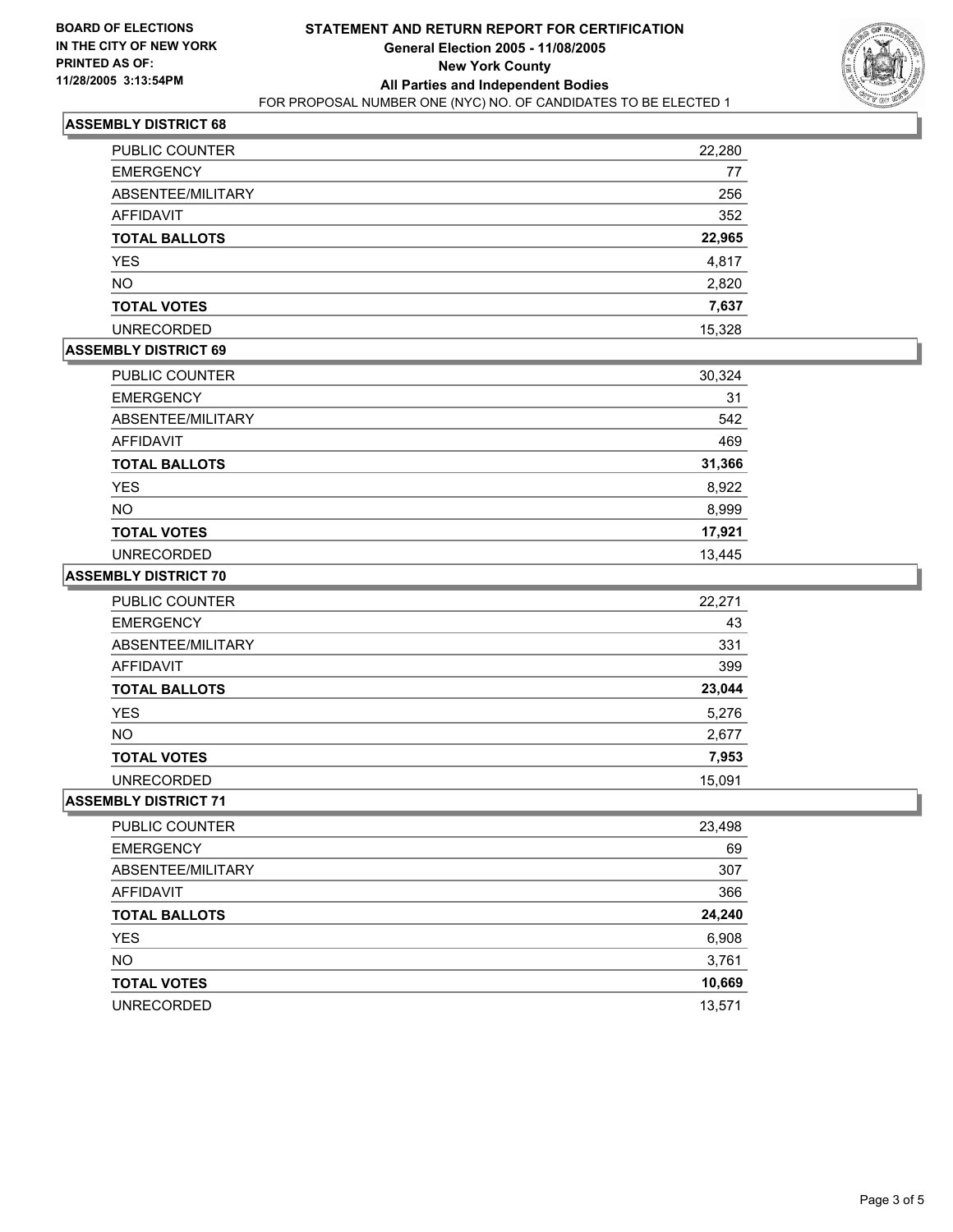

## **ASSEMBLY DISTRICT 72**

| PUBLIC COUNTER       | 18,635 |
|----------------------|--------|
| <b>EMERGENCY</b>     | 3      |
| ABSENTEE/MILITARY    | 101    |
| AFFIDAVIT            | 188    |
| <b>TOTAL BALLOTS</b> | 18,927 |
| <b>YES</b>           | 2,761  |
| <b>NO</b>            | 1,752  |
| <b>TOTAL VOTES</b>   | 4,513  |
| <b>UNRECORDED</b>    | 14.414 |

#### **ASSEMBLY DISTRICT 73**

| PUBLIC COUNTER       | 33,043 |
|----------------------|--------|
| <b>EMERGENCY</b>     | 44     |
| ABSENTEE/MILITARY    | 972    |
| <b>AFFIDAVIT</b>     | 484    |
| <b>TOTAL BALLOTS</b> | 34,543 |
| <b>YES</b>           | 9,165  |
| <b>NO</b>            | 12,577 |
| <b>TOTAL VOTES</b>   | 21,742 |
| <b>UNRECORDED</b>    | 12,801 |

#### **ASSEMBLY DISTRICT 74**

| PUBLIC COUNTER       | 28,928 |
|----------------------|--------|
| <b>EMERGENCY</b>     | 120    |
| ABSENTEE/MILITARY    | 538    |
| AFFIDAVIT            | 398    |
| <b>TOTAL BALLOTS</b> | 29,984 |
| <b>YES</b>           | 8,023  |
| <b>NO</b>            | 8,747  |
| <b>TOTAL VOTES</b>   | 16,770 |
| <b>UNRECORDED</b>    | 13.214 |

#### **ASSEMBLY DISTRICT 75**

| PUBLIC COUNTER       | 28,157 |
|----------------------|--------|
| <b>EMERGENCY</b>     | 50     |
| ABSENTEE/MILITARY    | 670    |
| AFFIDAVIT            | 482    |
| <b>TOTAL BALLOTS</b> | 29,359 |
| <b>YES</b>           | 9,348  |
| <b>NO</b>            | 9,431  |
| <b>TOTAL VOTES</b>   | 18,779 |
| <b>UNRECORDED</b>    | 10,580 |